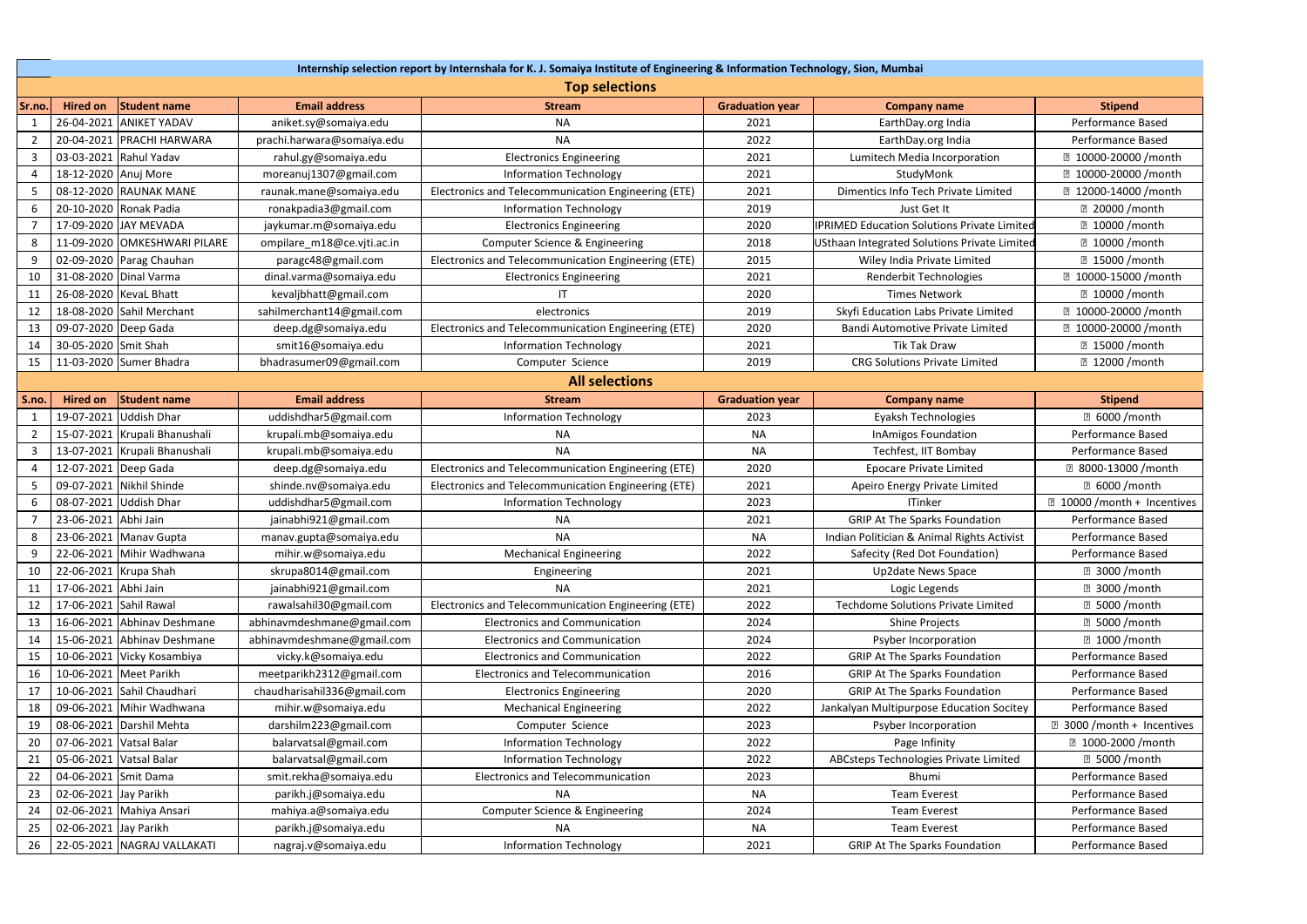| 27 |                         | 22-05-2021 AKSHAY KAVA      | akshaykava@yahoo.com         | Electronics and Telecommunication Engineering (ETE) | 2019      | <b>GRIP At The Sparks Foundation</b>   | Performance Based                     |
|----|-------------------------|-----------------------------|------------------------------|-----------------------------------------------------|-----------|----------------------------------------|---------------------------------------|
| 28 |                         | 21-05-2021 Vanshika Waghela | vanshika.w@somaiya.edu       | Electronics and Telecommunication Engineering (ETE) | 2022      | Shreshtha Bharat Foundation            | <b>Performance Based</b>              |
| 29 |                         | 17-05-2021 Harsh Maiyani    | harshmaiyani01@gmail.com     | NA                                                  | 2020      | MrStudyBuddy                           | <b>2 5000-7000 / month</b>            |
| 30 |                         | 15-05-2021 Vanshika Waghela | vanshika.w@somaiya.edu       | Electronics and Telecommunication Engineering (ETE) | 2022      | Youth Empowerment Foundation           | Performance Based                     |
| 31 |                         | 14-05-2021 Vanshika Waghela | vanshika.w@somaiya.edu       | Electronics and Telecommunication Engineering (ETE) | 2022      | <b>Muskurahat Foundation</b>           | <b>2 5000-10000 lump sum</b>          |
| 32 |                         | 14-05-2021 Vanshika Waghela | vanshika.w@somaiya.edu       | Electronics and Telecommunication Engineering (ETE) | 2022      | <b>Muskurahat Foundation</b>           | <b>2 5000-10000 lump sum</b>          |
| 33 |                         | 08-05-2021 Vicky Kosambiya  | vicky.k@somaiya.edu          | <b>Electronics and Communication</b>                | 2022      | <b>Muskurahat Foundation</b>           | 7 5000-10000 lump sum                 |
| 34 | 08-05-2021 Jimit Mehta  |                             | jimit.tm@somaiya.edu         | <b>Computer Science &amp; Engineering</b>           | 2020      | <b>GRIP At The Sparks Foundation</b>   | Performance Based                     |
| 35 |                         | 06-05-2021 Aditya Kotak     | aditya.kotak@somaiya.edu     | <b>NA</b>                                           | 2022      | <b>Muskurahat Foundation</b>           | 7 5000-10000 lump sum                 |
| 36 |                         | 06-05-2021 Vicky Kosambiya  | vicky.k@somaiya.edu          | <b>Electronics and Communication</b>                | 2022      | <b>Muskurahat Foundation</b>           | <b>2 5000-10000 lump sum</b>          |
| 37 | 05-05-2021 Jay Mistry   |                             | jaynmistry21@gmail.com       | <b>NA</b>                                           | 2021      | <b>Foxhog Ventures Corporation</b>     | <b>2 8000 /month + Incentives</b>     |
| 38 | 01-05-2021 Jimit Mehta  |                             | jimit.tm@somaiya.edu         | <b>Computer Science &amp; Engineering</b>           | 2020      | Youth Empowerment Foundation           | Performance Based                     |
| 39 |                         | 28-04-2021 Krushi Mehta     | krushi.mehta@somaiya.edu     | Computer Science                                    | 2022      | Badlav Seva Samiti (NGO)               | <b>sqrt</b> 1000 / month + Incentives |
| 40 |                         | 27-04-2021 Manav Gupta      | manav.gupta@somaiya.edu      | <b>NA</b>                                           | <b>NA</b> | Youth Empowerment Foundation           | Performance Based                     |
| 41 |                         | 26-04-2021 ANIKET YADAV     | aniket.sy@somaiya.edu        | <b>NA</b>                                           | 2021      | EarthDay.org India                     | <b>Performance Based</b>              |
| 42 |                         | 25-04-2021 NIDHI BHANUSHALI | nidhi.cb@somaiya.edu         | <b>NA</b>                                           | 2022      | <b>Codellion Solutions</b>             | <b>2 9000 / month</b>                 |
| 43 |                         | 23-04-2021 Harsh Maiyani    | harshmaiyani01@gmail.com     | <b>NA</b>                                           | 2020      | <b>Muskurahat Foundation</b>           | <b>2 5000-10000 lump sum</b>          |
| 44 |                         | 23-04-2021 Steffi George    | steffi.g@somaiya.edu         | <b>Information Technology</b>                       | 2025      | MyInscribe                             | <b>2 4000 / month</b>                 |
| 45 |                         | 23-04-2021 Shubham Singh    | singhshubham@somaiya.edu     | <b>NA</b>                                           | <b>NA</b> | <b>GRIP At The Sparks Foundation</b>   | Performance Based                     |
| 46 |                         | 22-04-2021 PRACHI HARWARA   | prachi.harwara@somaiya.edu   | <b>NA</b>                                           | 2022      | <b>Bhumi</b>                           | <b>Performance Based</b>              |
| 47 |                         | 22-04-2021 PRACHI HARWARA   | prachi.harwara@somaiya.edu   | <b>NA</b>                                           | 2022      | <b>Team Everest</b>                    | Performance Based                     |
| 48 |                         | 20-04-2021 PRACHI HARWARA   | prachi.harwara@somaiya.edu   | <b>NA</b>                                           | 2022      | EarthDay.org India                     | <b>Performance Based</b>              |
| 49 | 15-04-2021 Vishal Raina |                             | vishal.raina@somaiya.edu     | $\mathsf{I}\mathsf{T}$                              | 2023      | <b>DataFlair Web Services</b>          | <b>2 5000-10000 / month</b>           |
| 50 |                         | 10-04-2021 Priyesh Sheth    | shethpriyesh9@gmail.com      | <b>Information Technology</b>                       | 2019      | <b>GRIP At The Sparks Foundation</b>   | Performance Based                     |
| 51 | 07-04-2021 Jil Patel    |                             | pateljil710@gmail.com        | <b>Electronics Engineering</b>                      | 2022      | <b>Muskurahat Foundation</b>           | 7 5000-10000 lump sum                 |
| 52 |                         | 03-04-2021 Aditya Mandhania | aditya.mandhania@somaiya.edu | <b>NA</b>                                           | <b>NA</b> | <b>Dridhsankalp Foundation</b>         | Performance Based                     |
| 53 |                         | 01-04-2021 Aditya Mandhania | aditya.mandhania@somaiya.edu | <b>NA</b>                                           | <b>NA</b> | <b>Muskurahat Foundation</b>           | 7 5000-10000 lump sum                 |
| 54 |                         | 30-03-2021 RAHUL AKHADE     | rahul.akhade@somaiya.edu     | <b>NA</b>                                           | <b>NA</b> | Safecity (Red Dot Foundation)          | Performance Based                     |
| 55 |                         | 25-03-2021 Palak Phaphat    | pphaphat@gmail.com           | Computer Science                                    | 2021      | Muskurahat Foundation                  | <b>2 5000-10000 lump sum</b>          |
| 56 | 23-03-2021 Jimit Mehta  |                             | jimit.tm@somaiya.edu         | Computer Science & Engineering                      | 2020      | <b>GRIP At The Sparks Foundation</b>   | Performance Based                     |
| 57 |                         | 19-03-2021 Krushi Mehta     | krushi.mehta@somaiya.edu     | Computer Science                                    | 2022      | <b>Muskurahat Foundation</b>           | <b>2 5000-10000 lump sum</b>          |
| 58 |                         | 19-03-2021 Vaishnavi Palod  | vaishpalod@gmail.com         | Extc                                                | 2019      | Safecity (Red Dot Foundation)          | Performance Based                     |
| 59 |                         | 19-03-2021 Vaishnavi Palod  | vaishpalod@gmail.com         | Extc                                                | 2019      | Bhumi                                  | Performance Based                     |
| 60 |                         | 11-03-2021 Bhagavat Shinde  | shindebhagavat030@gmail.com  | Electronics and Telecommunication Engineering (ETE) | 2021      | Revogreen Technologies Private Limited | <b>2000/month</b>                     |
| 61 | 11-03-2021 Jimit Mehta  |                             | jimit.tm@somaiya.edu         | <b>Computer Science &amp; Engineering</b>           | 2020      | <b>GRIP At The Sparks Foundation</b>   | Performance Based                     |
| 62 | 03-03-2021 Rahul Yadav  |                             | rahul.gy@somaiya.edu         | <b>Electronics Engineering</b>                      | 2021      | Lumitech Media Incorporation           | <b>2 10000-20000 / month</b>          |
| 63 |                         | 03-03-2021 Jahanvi Shah     | shahjahanvi72@gmail.com      | Electronics and Telecommunication Engineering (ETE) | 2022      | Kratigence, IIIT Bhopal                | <b>Performance Based</b>              |
| 64 | 28-02-2021 Akash Jha    |                             | aakashkumar.j@somaiya.edu    | NA.                                                 | <b>NA</b> | IIT Delhi                              | Performance Based                     |
| 65 |                         | 26-02-2021 Jahanvi Shah     | shahjahanvi72@gmail.com      | Electronics and Telecommunication Engineering (ETE) | 2022      | E Cell, FMS Delhi                      | Performance Based                     |
| 66 |                         | 24-02-2021 RAHUL SHARAN     | rahul.sharan@somaiya.edu     | <b>Electronics Engineering</b>                      | 2021      | Global Free School                     | <b>2 1000 /month</b>                  |
| 67 |                         | 21-02-2021 Jahanvi Shah     | shahjahanvi72@gmail.com      | Electronics and Telecommunication Engineering (ETE) | 2022      | E-Summit, IIT Bhubaneswar              | Performance Based                     |
| 68 |                         | 10-02-2021 Sayali Mahadik   | sayalimahadik95@gmail.com    | Electronics and Telecommunication Engineering (ETE) | 2020      | <b>GRIP At The Sparks Foundation</b>   | Performance Based                     |
| 69 | 10-02-2021 Srujal Shah  |                             | shahsrujal80@gmail.com       | Electronics and Telecommunication Engineering (ETE) | 2021      | <b>GRIP At The Sparks Foundation</b>   | Performance Based                     |
| 70 | 09-02-2021 Jay Mistry   |                             | jaynmistry21@gmail.com       | <b>NA</b>                                           | 2021      | RV Web                                 | <b>2 3000 / month</b>                 |
| 71 | 28-01-2021 Jay Mistry   |                             | jaynmistry21@gmail.com       | <b>NA</b>                                           | 2021      | <b>Rising Youth Foundation</b>         | Performance Based                     |
| 72 |                         | 20-01-2021 Vijay Chawla     | vijay.chawla@somaiya.edu     | <b>Electronics Engineering</b>                      | 2016      | <b>GRIP At The Sparks Foundation</b>   | Performance Based                     |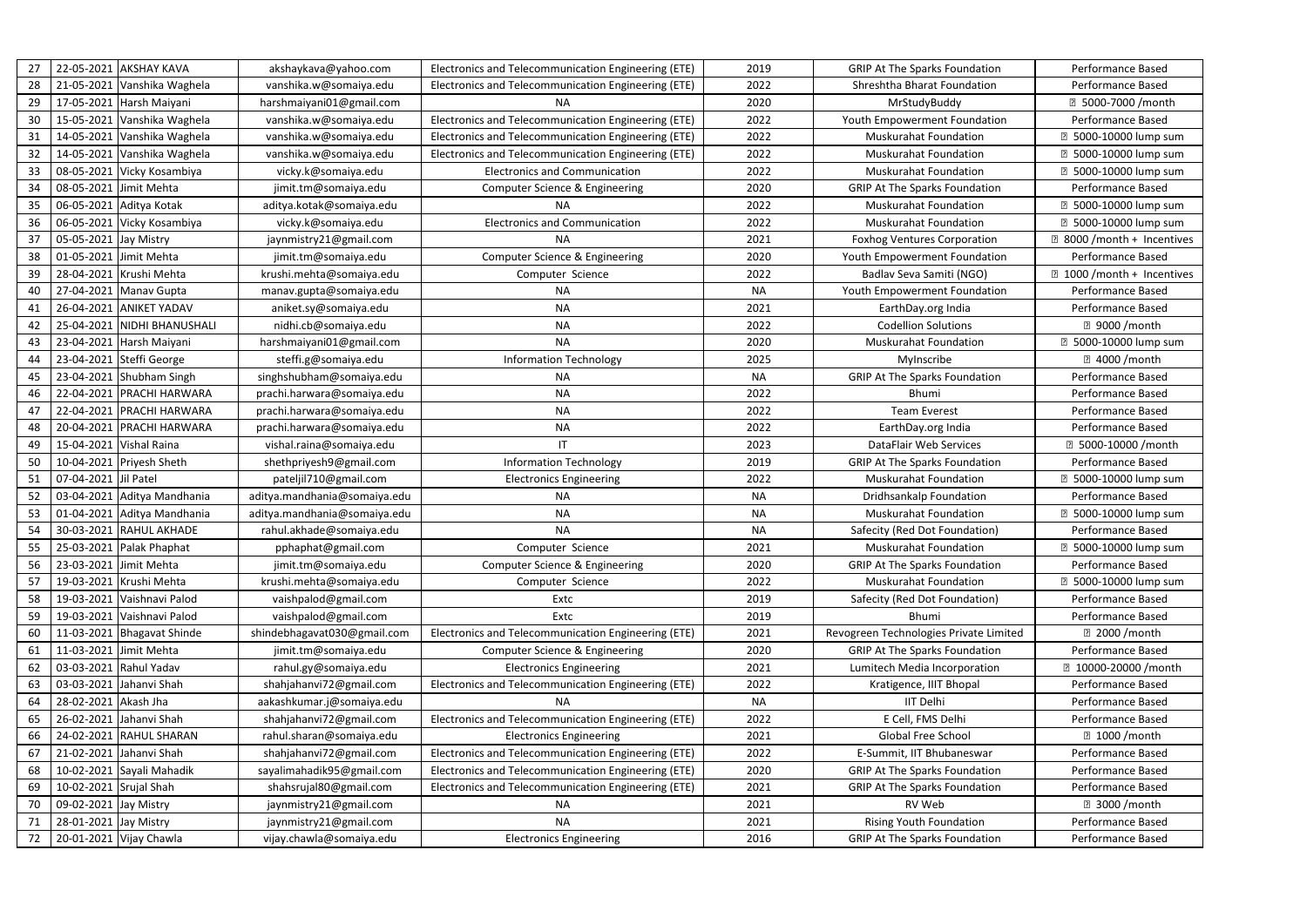| 73  |                                 | 20-01-2021 Vijay Chawla       | vijay.chawla@somaiya.edu    | <b>Electronics Engineering</b>                      | 2016      | <b>GRIP At The Sparks Foundation</b>               | Performance Based                     |
|-----|---------------------------------|-------------------------------|-----------------------------|-----------------------------------------------------|-----------|----------------------------------------------------|---------------------------------------|
| 74  |                                 | 20-01-2021 Vijay Chawla       | vijay.chawla@somaiya.edu    | <b>Electronics Engineering</b>                      | 2016      | <b>GRIP At The Sparks Foundation</b>               | Performance Based                     |
| 75  |                                 | 17-01-2021 PRATIK GANGAPURWAL | p.gangapurwala@somaiya.edu  | Electronics and Telecommunication Engineering (ETE) | 2023      | <b>Shine Projects</b>                              | <b>2 5000 / month</b>                 |
| 76  | 06-01-2021 Jay Kotak            |                               | kotak.jay@outlook.in        | <b>Computer Science &amp; Engineering</b>           | 2022      | ProCivil                                           | <b>2000 / month</b>                   |
| 77  |                                 | 06-01-2021 NIRAJ PARTE        | niraj.parte@somaiya.edu     | <b>Electronics Engineering</b>                      | 2019      | Kan Innovations                                    | <b>2 8000 / month</b>                 |
| 78  |                                 | 03-01-2021 Shravan Mohite     | shravanmohite247@gmail.com  | <b>Information Technology</b>                       | 2020      | 24 Happy Pots                                      | <b>2 2000-7000 / month</b>            |
|     | 01-01-2021 Urmi Gori            |                               | urmi.gori@somaiya.edu       | <b>Information Technology</b>                       | 2021      | Saatvik Gupta                                      | <b>2000-5000 /month</b>               |
| 80  |                                 | 24-12-2020 Prajwal Shinde     | prajwal.ps@somaiya.edu      | <b>Information Technology</b>                       | 2022      | Burpp                                              | <b>2 1000 / month</b>                 |
| 81  | 23-12-2020 Amay Naik            |                               | amaynaik18@gmail.com        | <b>Information Technology</b>                       | 2021      | Psyber Incorporation                               | sqrt 5000 / month + Incentives        |
| 82  |                                 | 23-12-2020 Mustansir Kapasi   | mustankap@gmail.com         |                                                     | 2022      | <b>GRIP At The Sparks Foundation</b>               | Performance Based                     |
| 83  |                                 | 21-12-2020 Megha Agarwal      | megha.agarwal@somaiya.edu   | Computer Science                                    | 2020      | <b>Conspiracy Theories</b>                         | <b>2 1000-3000 / month</b>            |
| 84  | 19-12-2020 Anurup M             |                               | anurup.m@somaiya.edu        | Computer Science                                    | 2023      | Web Technologies India Private Limited             | <b>2 8000-10000 / month</b>           |
| 85  | 18-12-2020 Anuj More            |                               | moreanuj1307@gmail.com      | <b>Information Technology</b>                       | 2021      | StudyMonk                                          | <b>2 10000-20000 / month</b>          |
| 86  |                                 | 17-12-2020 Vijay Chawla       | vijay.chawla@somaiya.edu    | <b>Electronics Engineering</b>                      | 2016      | <b>GRIP At The Sparks Foundation</b>               | Performance Based                     |
| 87  |                                 | 13-12-2020 Samarth Jadhav     | jadhavsamarth2000@gmail.com | Electronics and Telecommunication Engineering (ETE) | 2022      | Lokmat Media Private Limited                       | <b>2 5000-10000 / month</b>           |
| 88  |                                 | 10-12-2020 Vijay Chawla       | vijay.chawla@somaiya.edu    | <b>Electronics Engineering</b>                      | 2016      | <b>GRIP At The Sparks Foundation</b>               | Performance Based                     |
| 89  | 08-12-2020 Yash Khatri          |                               | yyk15359@gmail.com          | Electronics and Telecommunication Engineering (ETE) | 2021      | Frantic Infotech Private Limited                   | <b>sqrt</b> 5000 / month + Incentives |
| 90  |                                 | 08-12-2020 RAUNAK MANE        | raunak.mane@somaiya.edu     | Electronics and Telecommunication Engineering (ETE) | 2021      | Dimentics Info Tech Private Limited                | <b>■ 12000-14000 /month</b>           |
| 91  |                                 | 26-11-2020 Darshan Padia      | darshan.padia@somaiya.edu   | <b>Electronics Engineering</b>                      | 2020      | Endorph Future Private Limited                     | <b>2 8000 /month + Incentives</b>     |
| 92  |                                 | 31-10-2020 Aditi Adurkar      | aditi.adurkar@somaiya.edu   | Computer Science                                    | 2023      | Spardhaincred Foundation                           | <b>2 3000 / month</b>                 |
| 93  |                                 | 29-10-2020 VEDANT KOKATE      | vedant.kokate@somaiya.edu   | <b>NA</b>                                           | <b>NA</b> | Atom8                                              | <b>图 5000 /month</b>                  |
| 94  |                                 | 29-10-2020 Radhika Laddha     | radhikaladdha18@gmail.com   | Electronics and Telecommunication Engineering (ETE) | 2020      | Hype Up Media & Entertainment                      | <b>2 1000 /month</b>                  |
| 95  |                                 | 26-10-2020 Shithil Shetty     | shithil.s@somaiya.edu       | Computer Science                                    | 2022      | <b>GRIP At The Sparks Foundation</b>               | Performance Based                     |
| 96  |                                 | 24-10-2020 Shithil Shetty     | shithil.s@somaiya.edu       | Computer Science                                    | 2022      | <b>GRIP At The Sparks Foundation</b>               | Performance Based                     |
| 97  | 22-10-2020 Raj Shinde           |                               | rjshinde45@gmail.com        | <b>Electronics and Communication</b>                | 2022      | FindREDD                                           | Performance Based                     |
| 98  |                                 | 20-10-2020 Ronak Padia        | ronakpadia3@gmail.com       | <b>Information Technology</b>                       | 2019      | Just Get It                                        | <b>图 20000 / month</b>                |
| 99  |                                 | 18-10-2020 Samarth Jadhav     | jadhavsamarth2000@gmail.com | Electronics and Telecommunication Engineering (ETE) | 2022      | <b>International Model United Nations</b>          | Performance Based                     |
| 100 |                                 | 18-10-2020 Marmika Golatkar   | marmikagolatkar20@gmail.com | <b>Information Technology</b>                       | 2020      | PPM Value Infotech Services Private Limited        | <b>2 3000 / month</b>                 |
| 101 |                                 | 28-09-2020 Munish Vira        | munish.vira@somaiya.edu     | Computer Science                                    | 2021      | Hexagn                                             | <b>2 5000 / month</b>                 |
| 102 |                                 | 24-09-2020 Shithil Shetty     | shithil.s@somaiya.edu       | Computer Science                                    | 2022      | <b>GRIP At The Sparks Foundation</b>               | Performance Based                     |
| 103 |                                 | 17-09-2020 JAY MEVADA         | jaykumar.m@somaiya.edu      | <b>Electronics Engineering</b>                      | 2020      | <b>IPRIMED Education Solutions Private Limited</b> | <b>2 10000 / month</b>                |
| 104 |                                 | 11-09-2020 OMKESHWARI PILARE  | ompilare_m18@ce.vjti.ac.in  | Computer Science & Engineering                      | 2018      | USthaan Integrated Solutions Private Limited       | <b>2 10000 / month</b>                |
| 105 |                                 | 07-09-2020 Kinjal Keshri      | kinjal.keshri@somaiya.edu   | Computer Science & Engineering                      | 2021      | <b>Ecochirp Foundation</b>                         | Performance Based                     |
| 106 | 06-09-2020 Deep Gada            |                               | deep.dg@somaiya.edu         | Electronics and Telecommunication Engineering (ETE) | 2020      | Paragraph Technologies Private Limited             | <b>2 8000 / month</b>                 |
| 107 |                                 | 02-09-2020 Parag Chauhan      | paragc48@gmail.com          | Electronics and Telecommunication Engineering (ETE) | 2015      | Wiley India Private Limited                        | <b>2 15000 / month</b>                |
| 108 | 31-08-2020 Dinal Varma          |                               | dinal.varma@somaiya.edu     | <b>Electronics Engineering</b>                      | 2021      | Renderbit Technologies                             | <b>2 10000-15000 / month</b>          |
| 109 |                                 | 26-08-2020 Inziya Dossa       | inziyadad@gmail.com         | IT                                                  | 2021      | <b>GRIP At The Sparks Foundation</b>               | Performance Based                     |
| 110 |                                 | 26-08-2020 Santosh Gopane     | santoshgopane68@gmail.com   | Artificial Intelligence                             | 2021      | <b>GRIP At The Sparks Foundation</b>               | Performance Based                     |
| 111 | 26-08-2020 KevaL Bhatt          |                               | kevaljbhatt@gmail.com       | $\mathsf{I}\mathsf{T}$                              | 2020      | <b>Times Network</b>                               | <b>2 10000 /month</b>                 |
| 112 |                                 | 26-08-2020 Megha Agarwal      | megha.agarwal@somaiya.edu   | Computer Science                                    | 2020      | Datamahadev.com                                    | <b>图 2500 /month</b>                  |
| 113 |                                 | 25-08-2020 Karan Bhavsar      | karanbhavsar10@gmail.com    | <b>Information Technology</b>                       | 2018      | Space Renaissance Indian Chapter                   | Performance Based                     |
| 114 | 22-08-2020 Manali Jain          |                               | manalijain961@gmail.com     | <b>Computer Science &amp; Engineering</b>           | 2020      | Lumevent Private Limited                           | <b>图 1000 /month</b>                  |
| 115 |                                 | 22-08-2020 Rahul Yadav        | rahul.gy@somaiya.edu        | <b>Electronics Engineering</b>                      | 2021      | Amarpushp Educational & Welfare Society            | Performance Based                     |
| 116 |                                 | 18-08-2020 Sahil Merchant     | sahilmerchant14@gmail.com   | electronics                                         | 2019      | Skyfi Education Labs Private Limited               | <b>2 10000-20000 / month</b>          |
| 117 | 17-08-2020 Ishita Soni          |                               | ishitasoni97@gmail.com      | Electronics and Telecommunication Engineering (ETE) | 2019      | Cornflakes Media                                   | <b>2 3000 / month + Incentives</b>    |
|     | 118   17-08-2020   Inziya Dossa |                               | inziyadad@gmail.com         | IT                                                  | 2021      | <b>International Model United Nations</b>          | Performance Based                     |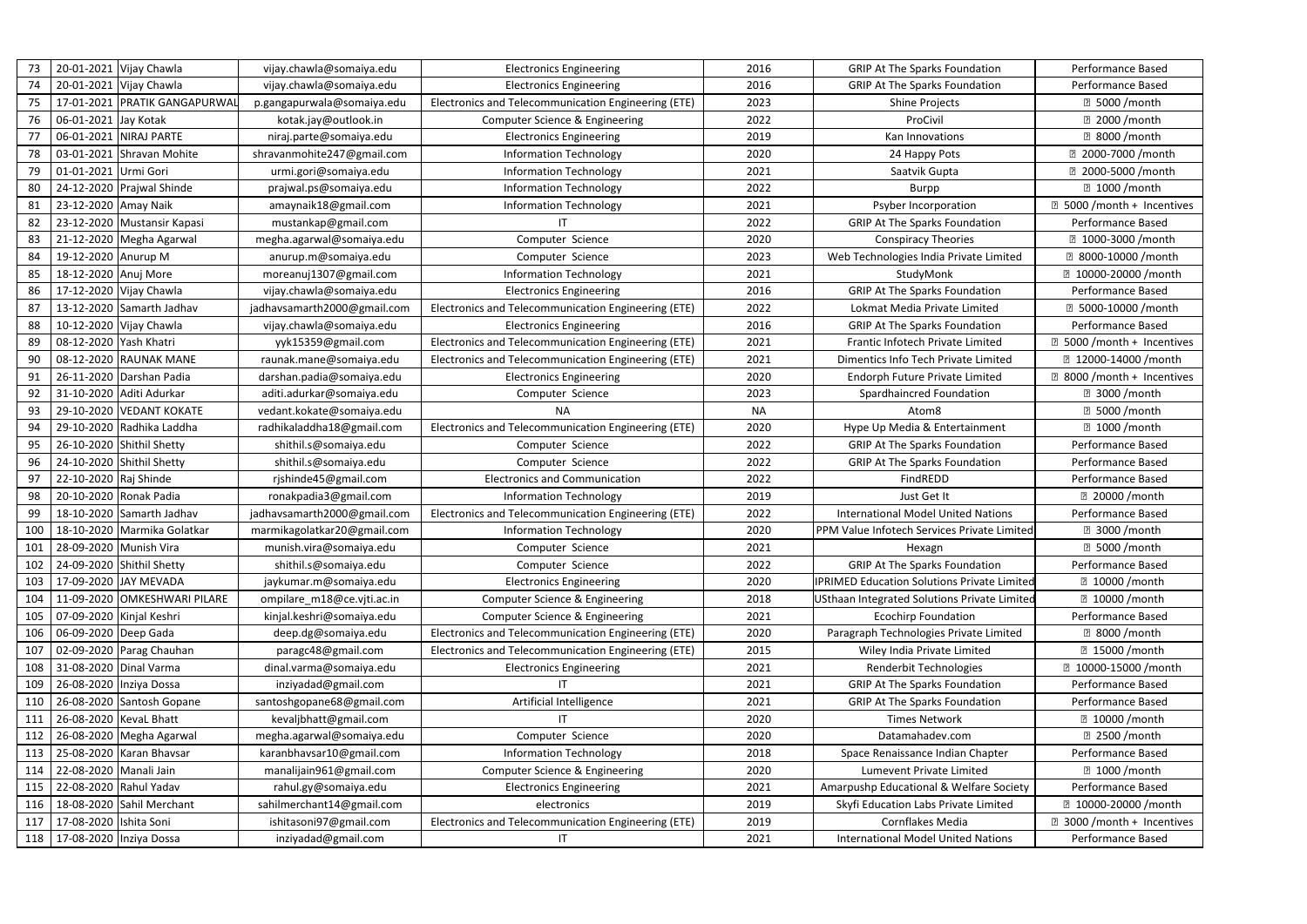| 119 |                        | 11-08-2020 Pawan Singh          | psannusingh@gmail.com          | Electronics and Telecommunication Engineering (ETE) | 2018      | <b>GRIP At The Sparks Foundation</b>                | Performance Based            |
|-----|------------------------|---------------------------------|--------------------------------|-----------------------------------------------------|-----------|-----------------------------------------------------|------------------------------|
| 120 |                        | 11-08-2020 Inziya Dossa         | inziyadad@gmail.com            | ΙT                                                  | 2021      | <b>GRIP At The Sparks Foundation</b>                | Performance Based            |
| 121 |                        | 10-08-2020 Shantanu Kharat      | shantanu.kharat@icloud.com     | <b>Information Technology</b>                       | 2018      | <b>Shine Projects</b>                               | <b>2 5000 / month</b>        |
| 122 |                        | 05-08-2020 Uddish Dhar          | uddishdhar5@gmail.com          | <b>Information Technology</b>                       | 2023      | The Crazy Partner                                   | <b>2 1000 / month</b>        |
| 123 |                        | 31-07-2020 Inziya Dossa         | inziyadad@gmail.com            |                                                     | 2021      | <b>GRIP At The Sparks Foundation</b>                | Performance Based            |
| 124 |                        | 30-07-2020 Karan Doshi          | karan.pd@somaiya.edu           | <b>Electronics and Communication</b>                | 2020      | <b>GRIP At The Sparks Foundation</b>                | Performance Based            |
| 125 |                        | 27-07-2020 Inziya Dossa         | inziyadad@gmail.com            |                                                     | 2021      | <b>GRIP At The Sparks Foundation</b>                | Performance Based            |
| 126 |                        | 24-07-2020 Karan Bhavsar        | karanbhavsar10@gmail.com       | <b>Information Technology</b>                       | 2018      | <b>Shine Projects</b>                               | <b>2 5000 / month</b>        |
| 127 | 20-07-2020 Akash Jha   |                                 | aakashkumar.j@somaiya.edu      | <b>NA</b>                                           | NA        | Techfest, IIT Bombay                                | Performance Based            |
| 128 |                        | 12-07-2020 UNNATI BHATDE        | unnati.bhatde@somaiya.edu      | Electronics and Telecommunication Engineering (ETE) | 2021      | Youth Empowerment Foundation                        | Performance Based            |
| 129 |                        | 10-07-2020 Kevin Rathod         | kevin.rathod@somaiya.edu       | <b>NA</b>                                           | <b>NA</b> | Youth Empowerment Foundation                        | Performance Based            |
| 130 | 09-07-2020 Deep Gada   |                                 | deep.dg@somaiya.edu            | Electronics and Telecommunication Engineering (ETE) | 2020      | Bandi Automotive Private Limited                    | <b>2 10000-20000 / month</b> |
| 131 |                        | 03-07-2020 Pinakin Kataria      | pinakin.k@somaiya.edu          | <b>Electronics and Telecommunication</b>            | 2022      | E-Cell, IIT Bombay                                  | Performance Based            |
| 132 |                        | 02-07-2020 Mohd Furgan Pagarkar | mohdfurqan.p@somaiya.edu       | <b>NA</b>                                           | NA        | <b>Shine Projects</b>                               | <b>2 5000 / month</b>        |
| 133 |                        | 02-07-2020 Kartik Bhanushali    | kartik.kb@somaiya.edu          | Computer Science                                    | 2022      | <b>Shine Projects</b>                               | <b>2 5000 / month</b>        |
| 134 |                        | 28-06-2020 Harshita Mav         | harshitamav@gmail.com          | <b>Information Technology</b>                       | 2022      | <b>International Model United Nations</b>           | Performance Based            |
| 135 |                        | 28-06-2020 Harshita Mav         | harsita.mav@somaiya.edu        | IT.                                                 | 2022      | <b>International Model United Nations</b>           | Performance Based            |
| 136 |                        | 26-06-2020 Prajwal Shinde       | prajwal.ps@somaiya.edu         | <b>Information Technology</b>                       | 2022      | Storytech                                           | <b>2000-4000 /month</b>      |
| 137 |                        | 21-06-2020 Pinakin Kataria      | pinakin.k@somaiya.edu          | <b>Electronics and Telecommunication</b>            | 2022      | <b>International Model United Nations</b>           | Performance Based            |
| 138 | 21-06-2020 Deep Gada   |                                 | deep.dg@somaiya.edu            | Electronics and Telecommunication Engineering (ETE) | 2020      | <b>Proxbotics Creation Technologies</b>             | <b>2 8000 / month</b>        |
| 139 |                        | 21-06-2020 Abhishek Shukla      | akshukla93@yahoo.com           | Electronics and Telecommunication Engineering (ETE) | 2014      | World Youth Council                                 | Performance Based            |
| 140 |                        | 17-06-2020 Shubh Bhagat         | shubh.bhagat@somaiya.edu       | computer science                                    | 2024      | Hamari Pahchan NGO                                  | <b>□ 500-1000 /month</b>     |
| 141 |                        | 10-06-2020 MANISHA SINGH        | manisha.singh@somaiya.edu      | Extc                                                | 2022      | Commondove                                          | Performance Based            |
|     |                        |                                 |                                |                                                     | 2023      | Hamari Pahchan NGO                                  |                              |
| 142 |                        | 03-06-2020 Yogesh Barude        | yogesh.barude@somaiya.edu      | Electronics and Telecommunication Engineering (ETE) |           |                                                     | <b>□ 500-1000 /month</b>     |
| 143 |                        | 02-06-2020 Manan Kotak          | mbkotak26@gmail.com            | <b>Information Technology</b>                       | 2021      | <b>HCapital Business Consulting Private Limited</b> | <b>2 3000 / month</b>        |
| 144 |                        | 02-06-2020 Nitasha Pandita      | nitashapandita201500@gmail.com | Electronics and Telecommunication Engineering (ETE) | 2021      | <b>Muskurahat Foundation</b>                        | 7 5000-10000 lump sum        |
| 145 |                        | 31-05-2020 Sharvari Kulkarni    | k.sharvari30@gmail.com         | Electronics and Telecommunication Engineering (ETE) | 2022      | <b>International Model United Nations</b>           | Performance Based            |
| 146 |                        | 31-05-2020 Shubham Naik         | shubhamnaik321@gmail.com       | Computer Science                                    | 2021      | <b>International Model United Nations</b>           | Performance Based            |
| 147 | 30-05-2020 Smit Shah   |                                 | smit16@somaiya.edu             | <b>Information Technology</b>                       | 2021      | Tik Tak Draw                                        | <b>2 15000 / month</b>       |
| 148 | 30-05-2020 Jai Jain    |                                 | jai.j@somaiya.edu              | Computer Science & Engineering                      | 2021      | DrawPI, Inc.                                        | <b>2 1000 / month</b>        |
| 149 |                        | 28-05-2020 Rahul Ghatkar        | rahulghatkar19@gmail.com       | Computer Science                                    | 2021      | <b>Warapara Foundation</b>                          | 2 2000 / month + Incentives  |
| 150 |                        | 28-05-2020 DHRITI SHAH          | dhriti.rs@somaiya.edu          | <b>NA</b>                                           | <b>NA</b> | Youth Empowerment Foundation                        | Performance Based            |
| 151 |                        | 25-05-2020 Shubham Naik         | shubhamnaik321@gmail.com       | Computer Science                                    | 2021      | World Youth Council                                 | Performance Based            |
| 152 |                        | 18-05-2020 Dharmil Shah         | dharmil.ds@somaiya.edu         | <b>Information Technology</b>                       | 2020      | Prakriti Initiatives                                | <b>2 1000-2000 / month</b>   |
| 153 | 15-05-2020 Mitali Shah |                                 | mitali.shah@somaiya.edu        | <b>Electronics Engineering</b>                      | 2021      | Indian National Youth Foundation                    | Performance Based            |
| 154 | 13-05-2020 Mitali Shah |                                 | mitali.shah@somaiya.edu        | <b>Electronics Engineering</b>                      | 2021      | Webcoasters                                         | <b>2 5000-8000 / month</b>   |
| 155 |                        | 12-05-2020 Krutika Bhalla       | krutika.bhalla@somaiya.edu     | IT                                                  | 2022      | RUDRAKSHA WELFARE FOUNDATION                        | <b>2 3000-5000 / month</b>   |
| 156 |                        | 07-05-2020 MANISHA SINGH        | manisha.singh@somaiya.edu      | Extc                                                | 2022      | <b>International Model United Nations</b>           | Performance Based            |
| 157 | 06-05-2020 Arnav Singh |                                 | arnav.ps@somaiya.edu           | <b>Computer Science &amp; Engineering</b>           | 2023      | Hamari Pahchan NGO                                  | <b>图 500-1000 / month</b>    |
| 158 |                        | 02-05-2020 Marmika Golatkar     | marmikagolatkar20@gmail.com    | <b>Information Technology</b>                       | 2020      | Franchise Bazar                                     | <b>2 3000 / month</b>        |
| 159 | 01-05-2020 Yash Khatri |                                 | yyk15358@gmail.com             | Extc                                                | 2021      | Kayr Technologies                                   | <b>图 1000 /month</b>         |
| 160 |                        | 17-04-2020 Keshav MISHRA        | keshav.sm@somaiya.edu          | <b>Information Technology</b>                       | 2022      | Chaithanyam Institute Of Development                | <b>24500-7500/month</b>      |
| 161 |                        | 11-03-2020 Sumer Bhadra         | bhadrasumer09@gmail.com        | Computer Science                                    | 2019      | <b>CRG Solutions Private Limited</b>                | <b>2 12000 / month</b>       |
| 162 |                        | 07-03-2020 Prathmesh Bhadawalka | prathmesh.b@somaiya.edu        | Electronics and Telecommunication Engineering (ETE) | 2020      | InstaWeb Labs Private Limited                       | <b>2 3000-5000 / month</b>   |
| 163 | 01-03-2020 Mitali Shah |                                 | mitali.shah@somaiya.edu        | <b>Electronics Engineering</b>                      | 2021      | AllySix                                             | <b>图 2000 /month</b>         |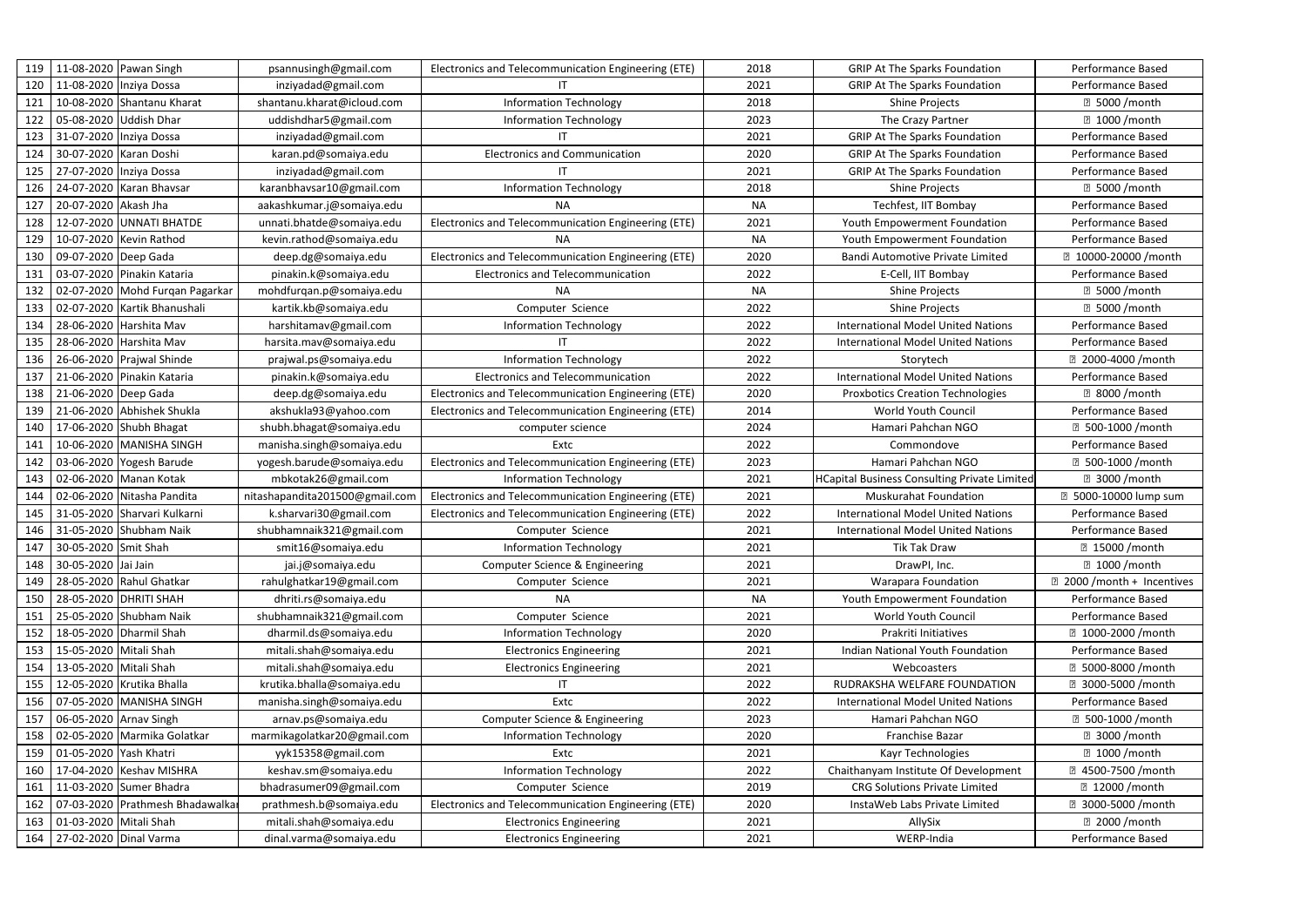| 165 |                        | 23-02-2020 Vaishnavi Soni       | vaishnavisoni77@gmail.com    | <b>Electronics Engineering</b>                      | 2019 | AMTA ENTERPRISES(Target Corporate Giftir     | sqrt 5000 / month + Incentives |
|-----|------------------------|---------------------------------|------------------------------|-----------------------------------------------------|------|----------------------------------------------|--------------------------------|
| 166 |                        | 18-02-2020 Prajwal Shinde       | prajwal.ps@somaiya.edu       | <b>Information Technology</b>                       | 2022 | Involve Inovate Integrate Private Limited    | <b>2 3000-4000 / month</b>     |
| 167 |                        | 17-02-2020 DAKSH SHAH           | daksh.s@somaiya.edu          | <b>Information Technology</b>                       | 2019 | Crowdera                                     | <b>2 5000 /month</b>           |
| 168 |                        | 16-02-2020 Akshit Mandani       | akshitmandani100@gmail.com   | Computer Science & Engineering                      | 2023 | Exodia IIT Mandi                             | Performance Based              |
| 169 | 16-02-2020 Smit Shah   |                                 | smit16@somaiya.edu           | <b>Information Technology</b>                       | 2021 | DomestQue Technologies                       | <b>2 4000 / month</b>          |
| 170 |                        | 14-02-2020 Akshit Mandani       | akshitmandani100@gmail.com   | Computer Science & Engineering                      | 2023 | Techniche, IIT Guwahati                      | Performance Based              |
| 171 |                        | 14-02-2020 Akshit Mandani       | akshitmandani100@gmail.com   | Computer Science & Engineering                      | 2023 | <b>INNOVA DTU</b>                            | Performance Based              |
| 172 | 13-02-2020 Jai Shah    |                                 | jai.cs@somaiya.edu           | Computer Science                                    | 2023 | The Under18                                  | <b>2 3000-5000 / month</b>     |
| 173 |                        | 13-02-2020 Mrunal Kokate        | kokatemrunal@gmail.com       | <b>Computer Science &amp; Engineering</b>           | 2019 | Qrata                                        | <b>2 12000-20000 / month</b>   |
| 174 |                        | 12-02-2020 Saurabh Chaugule     | saurabh.chaugule@somaiya.edu | Computer Science                                    | 2017 | Oroom                                        | 2000 lump sum                  |
| 175 |                        | 09-02-2020 Akshit Mandani       | akshitmandani100@gmail.com   | Computer Science & Engineering                      | 2023 | TechFEST, SLIET                              | Performance Based              |
| 176 |                        | 06-02-2020 Akshit Mandani       | akshitmandani100@gmail.com   | Computer Science & Engineering                      | 2023 | <b>TBS Planet</b>                            | Performance Based              |
| 177 |                        | 05-02-2020 Akshit Mandani       | akshitmandani100@gmail.com   | <b>Computer Science &amp; Engineering</b>           | 2023 | Techkriti, IIT Kanpur                        | Performance Based              |
| 178 |                        | 28-01-2020 Akshit Mandani       | akshitmandani100@gmail.com   | Computer Science & Engineering                      | 2023 | Tryst, IIT Delhi                             | Performance Based              |
| 179 |                        | 28-01-2020 Akshit Mandani       | akshitmandani100@gmail.com   | <b>Computer Science &amp; Engineering</b>           | 2023 | BITSMUN Pilani, BITS Pilani                  | Performance Based              |
| 180 | 19-01-2020 Amit Joshi  |                                 | a4.amit.joshi@gmail.com      | Electronics and Telecommunication Engineering (ETE) | 2014 | Digifuse                                     | <b>2 1000-2000 / month</b>     |
| 181 | 07-01-2020 Prince Gada |                                 | prince.gada@somaiya.edu      | Computer Science & Engineering                      | 2022 | FirstToAid                                   | 2 5000 lump sum                |
| 182 | 01-01-2020 Mitali Shah |                                 | mitali.shah@somaiya.edu      | <b>Electronics Engineering</b>                      | 2021 | The Vision Foundation                        | <b>2000 /month</b>             |
| 183 | 20-12-2019 Rahil Shah  |                                 | rshah2399@gmail.com          | <b>Computer Science &amp; Engineering</b>           | 2021 | Hertzsoft Technologies Private Limited       | <b>图 4000 /month</b>           |
| 184 |                        | 20-12-2019 Rinkle Goradia       | rinklegoradia96@gmail.com    | <b>Information Technology</b>                       | 2020 | The Wise Idiot                               | <b>23500/month</b>             |
| 185 |                        | 17-12-2019 Sushant Sarvade      | sushant234.sarvade@gmail.com | <b>Electronics and Communication</b>                | 2019 | Markytics                                    | <b>2 5000 /month</b>           |
| 186 |                        | 11-12-2019 HARVI SHAH           | harvi.shah@somaiya.edu       | <b>Information Technology</b>                       | 2019 | <b>Cactus Communications Private Limited</b> | <b>21100 /month</b>            |
| 187 |                        | 03-12-2019 Dhruv Padhiyar       | dhruvpadhiyar98@gmail.com    | Computer Science                                    | 2020 | Glossaread Technologies Private Limited      | <b>2 3500-6000 / month</b>     |
| 188 |                        | 03-12-2019 Mayur Solanki        | mayur.solanki@somaiya.edu    | Electronics and Telecommunication Engineering (ETE) | 2021 | <b>INDIA Redefined</b>                       | Performance Based              |
| 189 |                        | 28-11-2019 Khushboo Thakkar     | thakkarkhushboo754@gmail.com | Computer Science                                    | 2020 | PTE UNIVERSE                                 | <b>图 300-1000 /week</b>        |
| 190 | 05-11-2019 Preet Shah  |                                 | preetwebdev@gmail.com        | Electronics and Telecommunication Engineering (ETE) | 2021 | ellbent Software And Educational Services L  | <b>2 5000 /month</b>           |
| 191 |                        | 01-11-2019 Sagar Bharda         | sagarbharda28@gmail.com      | Electronics and Telecommunication Engineering (ETE) | 2019 | Innoviti Payments Solution Private Limited   | <b>2 30000 /month</b>          |
| 192 | 27-10-2019 Mitali Shah |                                 | mitali.shah@somaiya.edu      | <b>Electronics Engineering</b>                      | 2021 | <b>Chartered Munshi</b>                      | <b>2 3000 / month</b>          |
| 193 |                        | 19-10-2019 UDAYNARAYAN Sishodia | uday2192@gmail.com           | Electronics and Telecommunication Engineering (ETE) | 2014 | Zillionsbuyer.com                            | <b>2 5000 / month</b>          |
| 194 |                        | 15-10-2019 Prathmesh Bhadawalka | prathmesh.b@somaiya.edu      | Electronics and Telecommunication Engineering (ETE) | 2020 | Cirtru                                       | <b>■ 5000-10000 /month</b>     |
| 195 | 25-09-2019 Mitali Shah |                                 | mitali.shah@somaiya.edu      | <b>Electronics Engineering</b>                      | 2021 | <b>EZ Lock</b>                               | <b>2 7000-12000 / month</b>    |
| 196 | 30-08-2019 Mitali Shah |                                 | mitali.shah@somaiya.edu      | <b>Electronics Engineering</b>                      | 2021 | GaugeHow.com                                 | <b>2 1000 /month</b>           |
| 197 | 23-08-2019 Vatsal Shah |                                 | vatsalshah745@gmail.com      | <b>Electronics Engineering</b>                      | 2019 | Mahalaxmi Group                              | <b>2 10000 / month</b>         |
| 198 |                        | 16-08-2019 Sagar Salunkhe       | sagarsalunke0330@gmail.com   | Electronics and Telecommunication Engineering (ETE) | 2020 | Padaayi                                      | <b>2 3500-4000 / month</b>     |
| 199 |                        | 13-08-2019 Parth Kasodariya     | parth.kasodariya@somaiya.edu | <b>NA</b>                                           | NA   | <b>IS Network</b>                            | Performance Based              |
| 200 | 02-08-2019 Yash Bohra  |                                 | yashbohra0303@gmail.com      | Computer Science & Engineering                      | 2018 | FedEx                                        | <b>20000-30000 / month</b>     |
| 201 | 31-07-2019 Meet Doshi  |                                 | doshi.mk@somaiya.edu         | Computer Science                                    | 2020 | <b>IS Network</b>                            | Performance Based              |
| 202 |                        | 09-07-2019 Khushboo Thakkar     | thakkarkhushboo754@gmail.com | Computer Science                                    | 2020 | Reise                                        | <b>2000/month</b>              |
| 203 |                        | 01-07-2019 Swapnil Darji        | swapnil.darji@somaiya.edu    | <b>Computer Science &amp; Engineering</b>           | 2021 | Aam Aadmi Party                              | Performance Based              |
| 204 |                        | 01-07-2019 Swapnil Darji        | swapnil.darji@somaiya.edu    | <b>Computer Science &amp; Engineering</b>           | 2021 | Aam Aadmi Party                              | Performance Based              |
| 205 |                        | 21-06-2019 Akshay Singh         | akshaysingh51196@gmail.com   | <b>Electronics Engineering</b>                      | 2019 | <b>INDIA Redefined</b>                       | Performance Based              |
| 206 |                        | 20-06-2019 DAKSH SHAH           | daksh.s@somaiya.edu          | <b>Information Technology</b>                       | 2019 | Seraphina Trust                              | Performance Based              |
| 207 |                        | 11-06-2019 Sagar Bharda         | sagarbharda28@gmail.com      | Electronics and Telecommunication Engineering (ETE) | 2019 | Codium Techlabs Private Limited              | <b>2 5000 / month</b>          |
| 208 |                        | 01-06-2019 Dharmesh Koria       | koriadharmesh01@gmail.com    | Electronics and Telecommunication Engineering (ETE) | 2016 | Pitricks E-Learning LLP                      | 2 15000 / month + Incentives   |
| 209 |                        | 11-05-2019 Yuvraj Thakur        | tyuvraj77@gmail.com          | <b>Electronics Engineering</b>                      | 2018 | <b>Spectral Insights</b>                     | <b>2 12000 / month</b>         |
| 210 |                        | 10-05-2019 Rinkle Goradia       | rinklegoradia96@gmail.com    | <b>Information Technology</b>                       | 2020 | <b>Binge Digital</b>                         | <b>2 2000-7000 / month</b>     |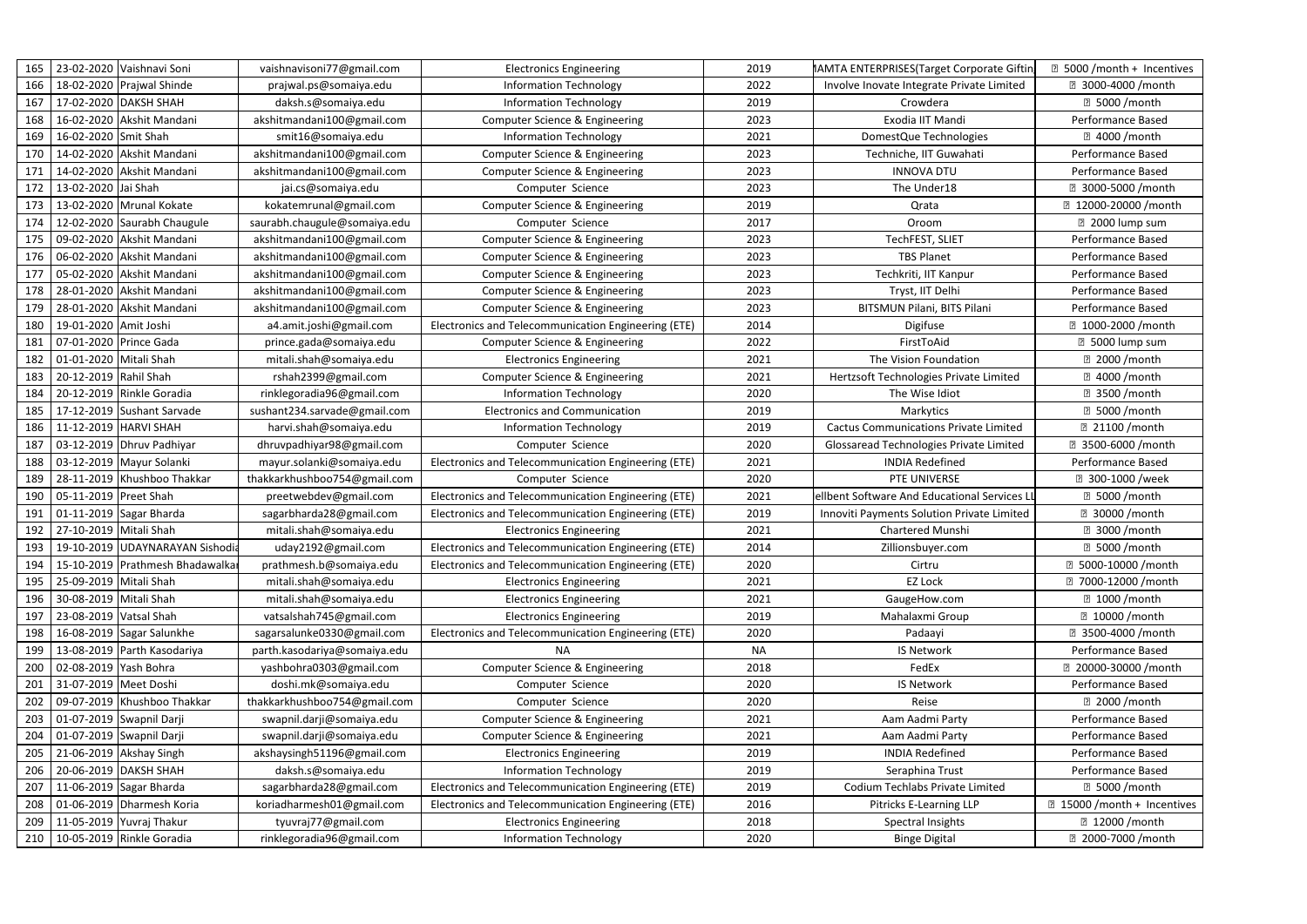| 211<br>212 |                          | 25-04-2019 Saurabh Chaugule<br>17-04-2019 Saurabh Chaugule | saurabh.chaugule@somaiya.edu<br>saurabh.chaugule@somaiya.edu | Computer Science<br>Computer Science                | 2017<br>2017 | Careers360<br><b>INDIA Redefined</b>          | <b>2 1200-3000 / month</b><br>Performance Based |
|------------|--------------------------|------------------------------------------------------------|--------------------------------------------------------------|-----------------------------------------------------|--------------|-----------------------------------------------|-------------------------------------------------|
| 213        |                          | 01-04-2019 Dharmesh Koria                                  |                                                              |                                                     |              |                                               |                                                 |
|            |                          | 27-03-2019 Amit Zanzane                                    | koriadharmesh01@gmail.com                                    | Electronics and Telecommunication Engineering (ETE) | 2016         | Group Futurista                               | <b>2 10000 /month</b><br>Performance Based      |
| 214        |                          |                                                            | amitbzanzane@gmail.com                                       | Electronics and Telecommunication Engineering (ETE) | 2019         | ernational Organisation Of Software Develop   |                                                 |
| 215        |                          | 26-02-2019 Dharmesh Koria                                  | koriadharmesh01@gmail.com                                    | Electronics and Telecommunication Engineering (ETE) | 2016         | Bennett, Coleman & Company Limited            | <b>2 8000 / month</b>                           |
| 216        |                          | 14-01-2019 Mrudula Vora                                    | mrudula.vora@somaiya.edu                                     | Electronics and Telecommunication Engineering (ETE) | 2020         | <b>INDIA Redefined</b>                        | Performance Based                               |
| 217        |                          | 14-01-2019 DAKSH SHAH                                      | daksh.s@somaiya.edu                                          | <b>Information Technology</b>                       | 2019         | <b>INDIA Redefined</b>                        | Performance Based                               |
| 218        |                          | 10-01-2019 Vaishnavi Soni                                  | vaishnavisoni77@gmail.com                                    | <b>Electronics Engineering</b>                      | 2019         | <b>OPTOBIZZ</b>                               | <b>■ 7000 /month</b>                            |
| 219        |                          | 29-12-2018 Khushboo Thakkar                                | thakkarkhushboo754@gmail.com                                 | Computer Science                                    | 2020         | <b>Engineering Library</b>                    | 7 1000 lump sum                                 |
| 220        |                          | 20-12-2018 Priyanka Patel                                  | patelpriyanka8806@gmail.com                                  | <b>Electronic Engineering</b>                       | 2019         | <b>Grass Roots India</b>                      | <b>2 5000 / month</b>                           |
| 221        |                          | 10-12-2018 Ashish Moolya                                   | moolyaashish@gmail.com                                       | Computer Science                                    | 2019         | <b>Unmaad IIM Bangalore</b>                   | Performance Based                               |
| 222        |                          | 06-12-2018 Saikat Duttaroy                                 | saikat.duttaroy@somaiya.edu                                  | <b>Electronics Engineering</b>                      | 2021         | <b>E-Summit IIT Roorkee</b>                   | Performance Based                               |
| 223        |                          | 03-12-2018 Ashish Moolya                                   | moolyaashish@gmail.com                                       | Computer Science                                    | 2019         | Our Voix                                      | Performance Based                               |
| 224        |                          | 03-12-2018 Abhishek Shukla                                 | akshukla93@yahoo.com                                         | Electronics and Telecommunication Engineering (ETE) | 2014         | <b>INDIA Redefined</b>                        | Performance Based                               |
| 225        |                          | 19-11-2018 Ashish Moolya                                   | moolyaashish@gmail.com                                       | Computer Science                                    | 2019         | <b>INDIA Redefined</b>                        | Performance Based                               |
| 226        |                          | 06-10-2018 Shreyas Vaidya                                  | shreyasvaidya963@gmail.com                                   | <b>Electronics Engineering</b>                      | 2018         | <b>Hospitality Minds</b>                      | <b>图 5000 /month</b>                            |
| 227        |                          | 30-09-2018 Harsh Mistry                                    | harshkmistry@gmail.com                                       | <b>Electronics and Communication</b>                | 2018         | Daan Utsav                                    | Performance Based                               |
| 228        | 30-09-2018   Dhriti Shah |                                                            | dhritishah00@gmail.com                                       | Electronics and Telecommunication Engineering (ETE) | 2022         | Daan Utsav                                    | <b>Performance Based</b>                        |
| 229        |                          | 17-09-2018 Rahul Sharma                                    | rahul.sharma@somaiya.edu                                     | Computer Science                                    | 2019         | Youth Empowerment Foundation                  | Performance Based                               |
| 230        | 30-08-2018 Deepu Pillai  |                                                            | deepu123pillai@gmail.com                                     | Electronics and Telecommunication Engineering (ETE) | 2018         | <b>BridgeLabz Solutions Private Limited</b>   | <b>2 10000 /month</b>                           |
| 231        |                          | 18-08-2018 Janak Rathod                                    | janakprathod@gmail.com                                       | Electronics and Telecommunication Engineering (ETE) | 2017         | Numer8                                        | <b>2 5000-10000 / month</b>                     |
| 232        |                          | 08-08-2018 Ashish Moolya                                   | moolyaashish@gmail.com                                       | Computer Science                                    | 2019         | P A Shah Jewellers                            | <b>2 4000-7000 / month</b>                      |
| 233        |                          | 28-07-2018 Dhanashri Lad                                   | dhanashrilad05@gmail.com                                     | <b>Computer Science &amp; Engineering</b>           | 2018         | Exambazaar                                    | <b>2000/month</b>                               |
| 234        | 23-07-2018 Ankit Yadav   |                                                            | nshala.delete.user+3040747@gmai                              | Electronics and Telecommunication Engineering (ETE) | 2019         | E-Cell, IIT Bombay                            | Performance Based                               |
| 235        | 22-07-2018 Ankit Yadav   |                                                            | rnshala.delete.user+3040747@gmail                            | Electronics and Telecommunication Engineering (ETE) | 2019         | <b>IEEE-VIT</b>                               | Performance Based                               |
| 236        |                          | 17-07-2018 Dhanashri Lad                                   | dhanashrilad05@gmail.com                                     | Computer Science & Engineering                      | 2018         | VAV Life Sciences Private Limited             | <b>2 1000 / month</b>                           |
| 237        | 16-07-2018 Ankit Yadav   |                                                            | nshala.delete.user+3040747@gmai                              | Electronics and Telecommunication Engineering (ETE) | 2019         | mperial Society Of Innovative Engineers (ISIE | Performance Based                               |
| 238        | 06-07-2018 Ankit Yadav   |                                                            | nshala.delete.user+3040747@gmail.                            | Electronics and Telecommunication Engineering (ETE) | 2019         | Entrepreneurship Cell, IIT Kanpur             | Performance Based                               |
| 239        | 28-06-2018 Ankit Yadav   |                                                            | nshala.delete.user+3040747@gmail.                            | Electronics and Telecommunication Engineering (ETE) | 2019         | HappyShappy.com                               | Performance Based                               |
| 240        | 28-06-2018 Ankit Yadav   |                                                            | nshala.delete.user+3040747@gmail                             | Electronics and Telecommunication Engineering (ETE) | 2019         | IARC   Centre For United Nations              | Performance Based                               |
| 241        | 23-06-2018 Ankit Yadav   |                                                            | rnshala.delete.user+3040747@gmail                            | Electronics and Telecommunication Engineering (ETE) | 2019         | IdealVillage                                  | Performance Based                               |
| 242        | 21-06-2018 Mitali Shah   |                                                            | mitali128@gmail.com                                          | <b>Electronics Engineering</b>                      | 2021         | <b>BrainWeave</b>                             | 2 1000 / month + Incentives                     |
| 243        | 18-06-2018 Ankit Yadav   |                                                            | nshala.delete.user+3040747@gmail                             | Electronics and Telecommunication Engineering (ETE) | 2019         | Quvideo Incorporation                         | Performance Based                               |
| 244        | 18-06-2018 Ankit Yadav   |                                                            | nshala.delete.user+3040747@gmail                             | Electronics and Telecommunication Engineering (ETE) | 2019         | CashKaro                                      | Performance Based                               |
| 245        |                          | 14-06-2018 JAY MEVADA                                      | jaykumar.m@somaiya.edu                                       | <b>Electronics Engineering</b>                      | 2020         | Quickwork Technologies Private Limited        | <b>2 12000 / month</b>                          |
| 246        | 13-06-2018 Ankit Yadav   |                                                            | nshala.delete.user+3040747@gmai                              | Electronics and Telecommunication Engineering (ETE) | 2019         | Learning While Travelling                     | Performance Based                               |
| 247        | 13-06-2018 Ankit Yadav   |                                                            | rnshala.delete.user+3040747@gmai                             | Electronics and Telecommunication Engineering (ETE) | 2019         | Leverage Edu                                  | Performance Based                               |
| 248        | 11-06-2018 Ankit Yadav   |                                                            | nshala.delete.user+3040747@gmail                             | Electronics and Telecommunication Engineering (ETE) | 2019         | CashKaro                                      | Performance Based                               |
| 249        |                          | 10-06-2018 Chandu Parmar                                   |                                                              |                                                     |              |                                               | <b>2 1000 / month</b>                           |
|            |                          |                                                            | chandu.p@somaiya.edu                                         | <b>Information Technology</b>                       | 2019         | <b>Exam Preparation Online</b>                |                                                 |
| 250        |                          | 08-06-2018 Nikhil Anjane                                   | nikhil.anjane.7@gmail.com                                    | <b>Electronics Engineering</b>                      | 2018         | Trunexa Technologies                          | <b>2 6000 / month</b>                           |
| 251        |                          | 31-05-2018 HARSH SHAH                                      | hms@somaiya.edu                                              | Computer Science & Engineering                      | 2020         | Mirraw Online Services Private Limited        | <b>图 4000 /month</b>                            |
| 252        | 28-05-2018 Parth Shah    |                                                            | parth981@gmail.com                                           | <b>Information Technology</b>                       | 2018         | <b>United Nations Volunteer</b>               | Performance Based                               |
| 253        |                          | 05-05-2018 Sanchay Vyas                                    | sanchayvyas@gmail.com                                        | <b>Information Technology</b>                       | 2019         | <b>Spells Event Management</b>                | <b>2500 / Event</b>                             |
| 254        | 30-04-2018 Alpa Sonar    |                                                            | alpasonar07@gmail.com                                        | Electronics and Telecommunication Engineering (ETE) | 2020         | M Learning India                              | <b>2 3000 lump sum</b>                          |
| 255        | 22-04-2018 Hritik Shah   |                                                            | hritik.shah@somaiya.edu                                      | <b>Information Technology</b>                       | 2019         | Rankethon                                     | <b>2 2000-5000 / month</b>                      |
| 256        | 19-04-2018 Apurva Jain   |                                                            | apurva.jain10@gmail.com                                      | <b>Computer Science &amp; Engineering</b>           | 2016         | Spacebar                                      | <b>2 5000 / month</b>                           |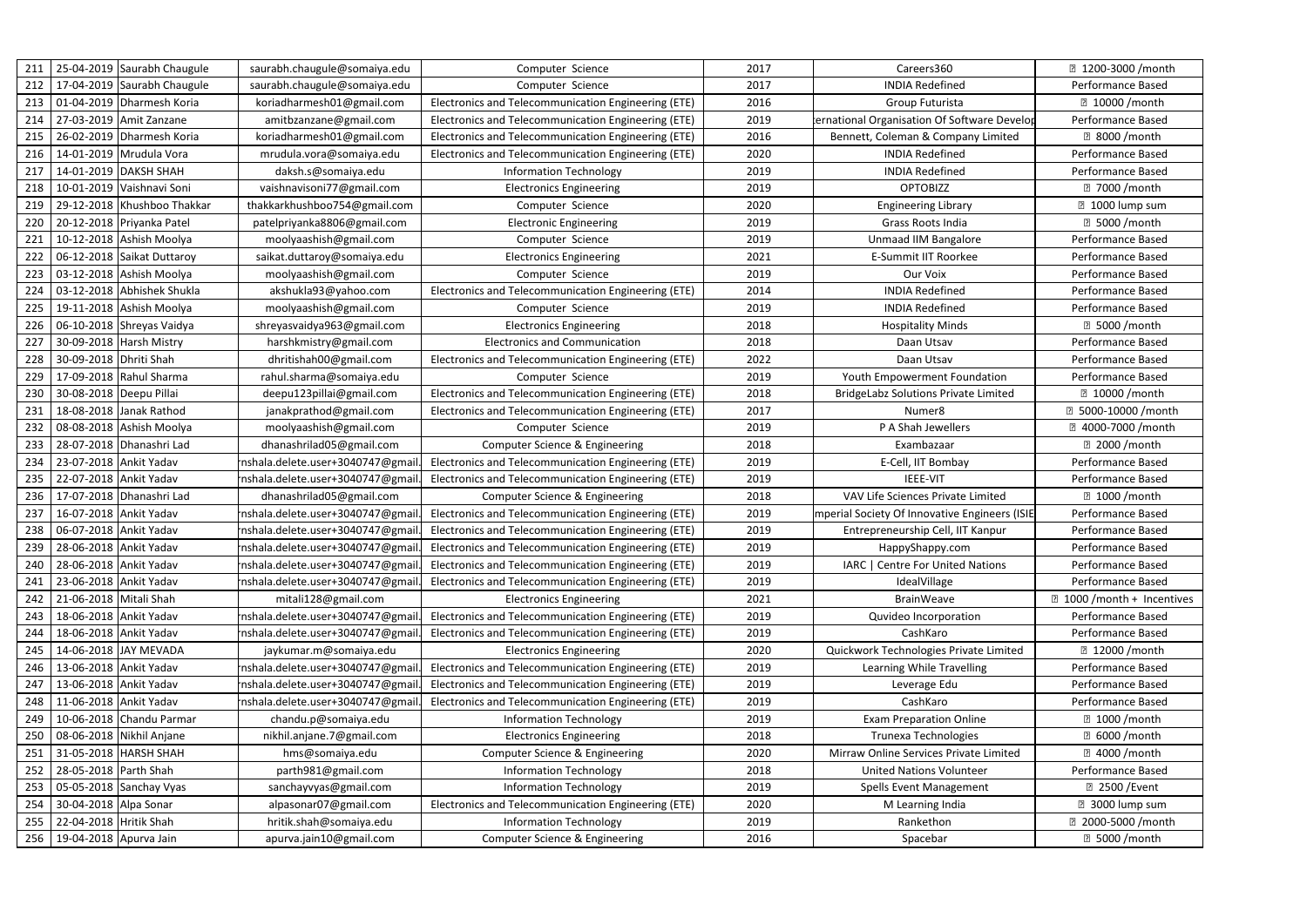| 257 | 18-04-2018 Ankit Yadav         |                                | nshala.delete.user+3040747@gmail  | Electronics and Telecommunication Engineering (ETE) | 2019 | Mediklik                                     | Performance Based          |
|-----|--------------------------------|--------------------------------|-----------------------------------|-----------------------------------------------------|------|----------------------------------------------|----------------------------|
| 258 |                                | 13-04-2018 Shweta Mayekar      | shweta.mayekar695@gmail.com       | <b>Computer Science &amp; Engineering</b>           | 2017 | Analytics Insight                            | <b>2 3000 / month</b>      |
| 259 | 10-04-2018 Mitali Shah         |                                | mitali128@gmail.com               | <b>Electronics Engineering</b>                      | 2021 | Manipal Institute Of Technology              | Performance Based          |
| 260 |                                | 10-04-2018 Ankit Yadav         | nshala.delete.user+3040747@gmail  | Electronics and Telecommunication Engineering (ETE) | 2019 | Manipal Institute Of Technology              | Performance Based          |
| 261 |                                | 09-04-2018 Nitasha Pandita     | nitashapandita201500@gmail.com    | Electronics and Telecommunication Engineering (ETE) | 2021 | Codebuddy Private Limited                    | <b>2 1000 / month</b>      |
| 262 | 09-04-2018 Ankit Yadav         |                                | nshala.delete.user+3040747@gmail  | Electronics and Telecommunication Engineering (ETE) | 2019 | Lodha Skill Academy                          | Performance Based          |
| 263 |                                | 09-04-2018 Ankit Yadav         | nshala.delete.user+3040747@gmai   | Electronics and Telecommunication Engineering (ETE) | 2019 | <b>OYO Rooms</b>                             | Performance Based          |
| 264 |                                | 09-04-2018 Ankit Yadav         | nshala.delete.user+3040747@gmai   | Electronics and Telecommunication Engineering (ETE) | 2019 | OYO Rooms                                    | Performance Based          |
| 265 |                                | 05-04-2018 Radhika Choudhary   | radhikachoudhary64@gmail.com      | <b>Information Technology</b>                       | 2021 | <b>Highway Delite</b>                        | <b>2 2000-4000 / month</b> |
| 266 | 05-04-2018 Ankit Yadav         |                                | nshala.delete.user+3040747@gmail  | Electronics and Telecommunication Engineering (ETE) | 2019 | Oliveboard                                   | Performance Based          |
| 267 | 29-03-2018 Ankit Yadav         |                                | nshala.delete.user+3040747@gmail  | Electronics and Telecommunication Engineering (ETE) | 2019 | Fyndspace.com                                | <b>图 400 / month</b>       |
| 268 |                                | 29-03-2018 HAENIK KAMDAR       | haenik95@gmail.com                | Computer Science                                    | 2017 | Teach For India                              | <b>图 4000 /month</b>       |
| 269 | 26-03-2018 Ankit Yadav         |                                | nshala.delete.user+3040747@gmail  | Electronics and Telecommunication Engineering (ETE) | 2019 | WERP-India                                   | Performance Based          |
| 270 | 25-03-2018 Ankit Yadav         |                                | nshala.delete.user+3040747@gmail  | Electronics and Telecommunication Engineering (ETE) | 2019 | <b>INDIA Redefined</b>                       | Performance Based          |
| 271 |                                | 23-03-2018 DAKSH SHAH          | daksh.s@somaiya.edu               | <b>Information Technology</b>                       | 2019 | <b>INDIA Redefined</b>                       | Performance Based          |
| 272 | 22-03-2018 Ankit Yadav         |                                | nshala.delete.user+3040747@gmail  | Electronics and Telecommunication Engineering (ETE) | 2019 | IdealVillage                                 | Performance Based          |
| 273 | 22-03-2018 Ankit Yadav         |                                | nshala.delete.user+3040747@gmail  | Electronics and Telecommunication Engineering (ETE) | 2019 | PokerNation                                  | Performance Based          |
| 274 | 21-03-2018 Ankit Yadav         |                                | nshala.delete.user+3040747@gmail  | Electronics and Telecommunication Engineering (ETE) | 2019 | The Himalayan ROI                            | Performance Based          |
| 275 |                                | 19-03-2018 Ankit Yadav         | nshala.delete.user+3040747@gmail  | Electronics and Telecommunication Engineering (ETE) | 2019 | Red Brick Green Back Consulting              | Performance Based          |
| 276 | 19-03-2018 Ankit Yadav         |                                | nshala.delete.user+3040747@gmail  | Electronics and Telecommunication Engineering (ETE) | 2019 | Careers360                                   | Performance Based          |
| 277 | 17-03-2018 Ankit Yadav         |                                | nshala.delete.user+3040747@gmail  | Electronics and Telecommunication Engineering (ETE) | 2019 | MillionGenie Private Limited                 | Performance Based          |
| 278 |                                | 14-03-2018 Ankit Yadav         | nshala.delete.user+3040747@gmail  | Electronics and Telecommunication Engineering (ETE) | 2019 | Inventnote                                   | Performance Based          |
| 279 | 13-03-2018 Ankit Yadav         |                                | nshala.delete.user+3040747@gmail  | Electronics and Telecommunication Engineering (ETE) | 2019 | 16trips                                      | Performance Based          |
| 280 | 13-03-2018 Ankit Yadav         |                                | nshala.delete.user+3040747@gmail  | Electronics and Telecommunication Engineering (ETE) | 2019 | Poornima University                          | Performance Based          |
| 281 |                                | 12-03-2018 Ankit Yadav         | nshala.delete.user+3040747@gmail  | Electronics and Telecommunication Engineering (ETE) | 2019 | Centre For Teacher Accreditation (CENTA)     | Performance Based          |
| 282 | 09-03-2018 Ankit Yadav         |                                | rnshala.delete.user+3040747@gmail | Electronics and Telecommunication Engineering (ETE) | 2019 | Plusprep Education                           | Performance Based          |
| 283 |                                | 06-03-2018 Ankit Yadav         | nshala.delete.user+3040747@gmai   | Electronics and Telecommunication Engineering (ETE) | 2019 | <b>TBS Planet</b>                            | Performance Based          |
| 284 |                                | 05-03-2018 Ankit Yadav         | nshala.delete.user+3040747@gmail  | Electronics and Telecommunication Engineering (ETE) | 2019 | TeeStory.in                                  | Performance Based          |
| 285 | 02-03-2018 Ankit Yadav         |                                | nshala.delete.user+3040747@gmail. | Electronics and Telecommunication Engineering (ETE) | 2019 | WERP-India                                   | Performance Based          |
| 286 |                                | 01-03-2018 Ankit Yadav         | nshala.delete.user+3040747@gmail  | Electronics and Telecommunication Engineering (ETE) | 2019 | Exordium, MJPRU Bareilly                     | Performance Based          |
| 287 |                                | 26-02-2018 Ankit Yadav         | nshala.delete.user+3040747@gmail. | Electronics and Telecommunication Engineering (ETE) | 2019 | <b>IVAK Entertainment Games LLP</b>          | Performance Based          |
| 288 | 25-02-2018 Ankit Yadav         |                                | nshala.delete.user+3040747@gmail  | Electronics and Telecommunication Engineering (ETE) | 2019 | Learning While Travelling                    | Performance Based          |
| 289 |                                | 25-02-2018 Ankit Yadav         | nshala.delete.user+3040747@gmail  | Electronics and Telecommunication Engineering (ETE) | 2019 | Entrepreneurship Cell, VIT University        | Performance Based          |
| 290 |                                | 24-02-2018 Ankit Yadav         | nshala.delete.user+3040747@gmail  | Electronics and Telecommunication Engineering (ETE) | 2019 | <b>MECHANICA IIT MADRAS</b>                  | Performance Based          |
| 291 |                                | 23-02-2018 Ankit Yadav         | nshala.delete.user+3040747@gmail  | Electronics and Telecommunication Engineering (ETE) | 2019 | E-Summit IIT Roorkee                         | Performance Based          |
| 292 | 23-02-2018 Ankit Yadav         |                                | nshala.delete.user+3040747@gmail  | Electronics and Telecommunication Engineering (ETE) | 2019 | SRCASW                                       | Performance Based          |
| 293 | 22-02-2018 Ankit Yadav         |                                | nshala.delete.user+3040747@gmail  | Electronics and Telecommunication Engineering (ETE) | 2019 | <b>ERUPS</b>                                 | Performance Based          |
| 294 |                                | 22-02-2018 SIDDHI POTA         | siddhiprpt@gmail.com              | <b>Computer Science &amp; Engineering</b>           | 2016 | Flyrobe                                      | <b>2 6000 / month</b>      |
| 295 |                                | 21-02-2018 Harita Kundalia     | harita.kundalia@gmail.com         | Computer Science                                    | 2018 | Toppr                                        | <b>2 12000 / month</b>     |
| 296 |                                | 20-02-2018 Ankit Yadav         | nshala.delete.user+3040747@gmail  | Electronics and Telecommunication Engineering (ETE) | 2019 | lyMedicineBox - 3S Healthcare Private Limite | Performance Based          |
| 297 |                                | 18-02-2018 Ankit Yadav         | nshala.delete.user+3040747@gmail  | Electronics and Telecommunication Engineering (ETE) | 2019 | FeHype                                       | Performance Based          |
| 298 |                                | 16-02-2018 Ankit Yadav         | nshala.delete.user+3040747@gmai   | Electronics and Telecommunication Engineering (ETE) | 2019 | NIT Delhi                                    | Performance Based          |
| 299 | 16-02-2018 Apurva Jain         |                                | apurva.jain10@gmail.com           | <b>Computer Science &amp; Engineering</b>           | 2016 | <b>OneRoof Technologies LLP</b>              | <b>2 3000-5000 / month</b> |
| 300 |                                | 16-02-2018 Ankit Yadav         | nshala.delete.user+3040747@gmail  | Electronics and Telecommunication Engineering (ETE) | 2019 | <b>Prodigy Finance</b>                       | Performance Based          |
| 301 |                                | 15-02-2018 Krishnanand A Bolar | e5.krishnanand.bolar@gmail.com    | <b>Electronics Engineering</b>                      | 2015 | Backpacker Panda                             | <b>2 8000 / month</b>      |
|     | 302   15-02-2018   Ankit Yadav |                                | nshala.delete.user+3040747@gmail. | Electronics and Telecommunication Engineering (ETE) | 2019 | E-Cell VJTI                                  | Performance Based          |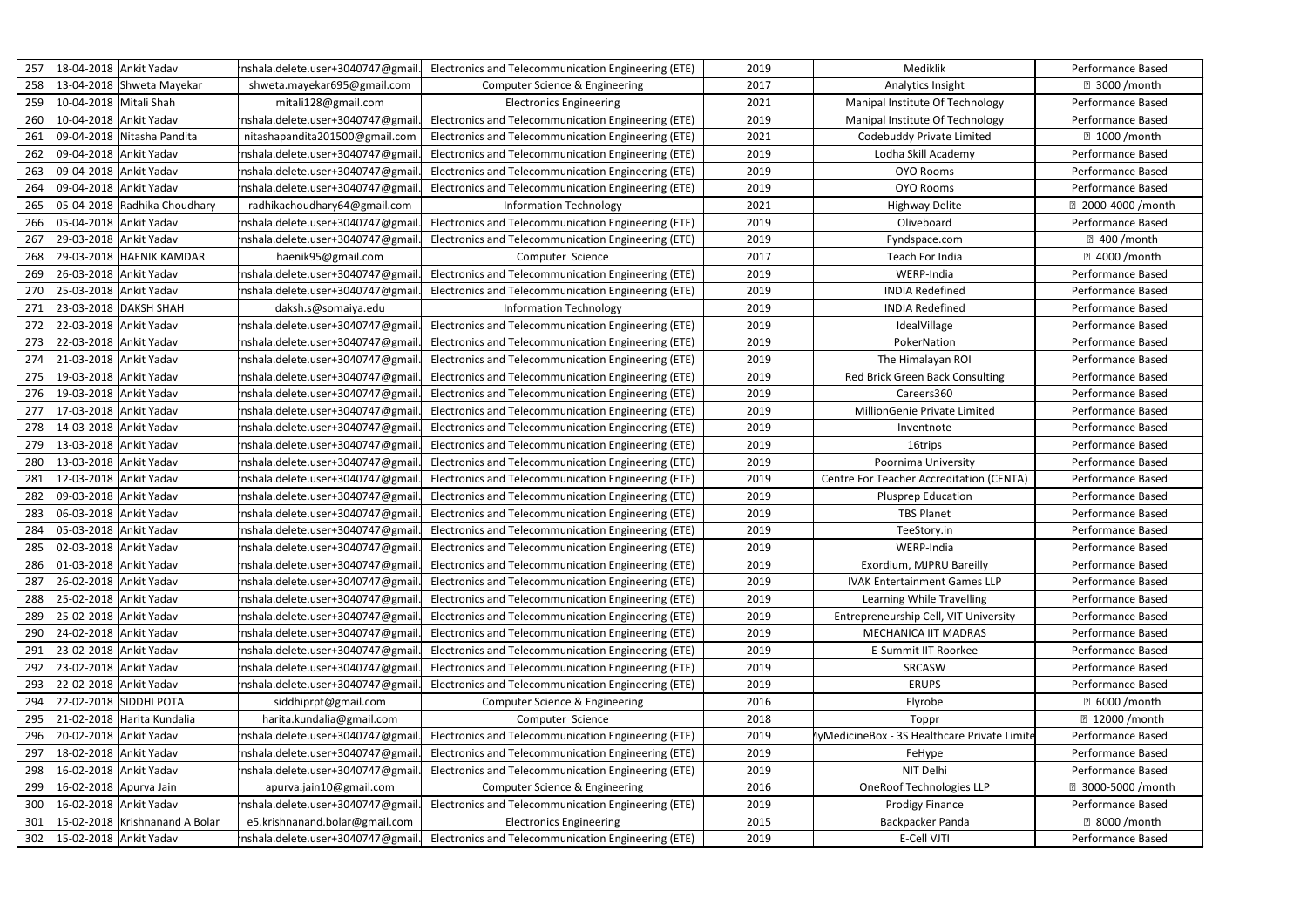| 303 | 14-02-2018 Ankit Yadav  |                               | nshala.delete.user+3040747@gmail. | Electronics and Telecommunication Engineering (ETE) | 2019 | <b>IIIT RK Valley</b>                         | Performance Based                  |
|-----|-------------------------|-------------------------------|-----------------------------------|-----------------------------------------------------|------|-----------------------------------------------|------------------------------------|
| 304 | 13-02-2018 Ankit Yadav  |                               | nshala.delete.user+3040747@gmail  | Electronics and Telecommunication Engineering (ETE) | 2019 | Exodia IIT Mandi                              | Performance Based                  |
| 305 | 09-02-2018 Ankit Yadav  |                               | nshala.delete.user+3040747@gmail. | Electronics and Telecommunication Engineering (ETE) | 2019 | Plunes Technologies Private Limited           | Performance Based                  |
| 306 | 08-02-2018 Ankit Yadav  |                               | nshala.delete.user+3040747@gmail. | Electronics and Telecommunication Engineering (ETE) | 2019 | Aparoksha, IIIT Allahabad                     | Performance Based                  |
| 307 | 07-02-2018 Apurva Jain  |                               | apurva.jain10@gmail.com           | <b>Computer Science &amp; Engineering</b>           | 2016 | GQ India                                      | <b>2 3500 /month</b>               |
| 308 | 05-02-2018 Ankit Yadav  |                               | nshala.delete.user+3040747@gmail  | Electronics and Telecommunication Engineering (ETE) | 2019 | Guiddoo World                                 | Performance Based                  |
| 309 | 04-02-2018 Ankit Yadav  |                               | nshala.delete.user+3040747@gmail  | Electronics and Telecommunication Engineering (ETE) | 2019 | <b>AAHVAAN DTU</b>                            | Performance Based                  |
| 310 | 04-02-2018 Ankit Yadav  |                               | nshala.delete.user+3040747@gmail. | Electronics and Telecommunication Engineering (ETE) | 2019 | AdmitDesk (Canada)                            | Performance Based                  |
| 311 | 02-02-2018 Ankit Yadav  |                               | nshala.delete.user+3040747@gmail. | Electronics and Telecommunication Engineering (ETE) | 2019 | Garuda Polyflex Foods Private Limited         | Performance Based                  |
| 312 | 01-02-2018 Ankit Yadav  |                               | nshala.delete.user+3040747@gmail. | Electronics and Telecommunication Engineering (ETE) | 2019 | Hackfest IIT(ISM) Dhanbad                     | Performance Based                  |
| 313 | 30-01-2018 Ankit Yadav  |                               | nshala.delete.user+3040747@gmail. | Electronics and Telecommunication Engineering (ETE) | 2019 | Entrepreneurship Development Cell, IIT Delh   | Performance Based                  |
| 314 | 25-01-2018 Ankit Yadav  |                               | nshala.delete.user+3040747@gmail  | Electronics and Telecommunication Engineering (ETE) | 2019 | Vibrance VIT Chennai                          | Performance Based                  |
| 315 | 24-01-2018 Ankit Yadav  |                               | nshala.delete.user+3040747@gmail. | Electronics and Telecommunication Engineering (ETE) | 2019 | <b>Bogatchi Chocolates</b>                    | Performance Based                  |
| 316 |                         | 22-01-2018 Yash Bhauryal      | yash.bhauryal@somaiya.edu         | <b>NA</b>                                           | 2022 | Aam Aadmi Party                               | Performance Based                  |
| 317 | 15-01-2018 Ankit Yadav  |                               | nshala.delete.user+3040747@gmail  | Electronics and Telecommunication Engineering (ETE) | 2019 | TechEagle                                     | Performance Based                  |
| 318 | 03-01-2018 Ankit Yadav  |                               | nshala.delete.user+3040747@gmail. | Electronics and Telecommunication Engineering (ETE) | 2019 | The Entrepreneurship Cell, NSIT (eCell, NSIT) | Performance Based                  |
| 319 | 18-12-2017 Ankit Yadav  |                               | nshala.delete.user+3040747@gmail  | Electronics and Telecommunication Engineering (ETE) | 2019 | <b>Unmaad IIM Bangalore</b>                   | Performance Based                  |
| 320 | 14-12-2017 Ankit Yadav  |                               | nshala.delete.user+3040747@gmail  | Electronics and Telecommunication Engineering (ETE) | 2019 | IISc Bangalore, Pravega'18                    | Performance Based                  |
| 321 |                         | 08-11-2017 Phalguni Rathod    | rathod.rulzzz@gmail.com           | <b>Computer Science &amp; Engineering</b>           | 2018 | Foozzie                                       | <b>2 5000-7000 / month</b>         |
| 322 | 30-10-2017 Ankit Yadav  |                               | nshala.delete.user+3040747@gmail  | Electronics and Telecommunication Engineering (ETE) | 2019 | ELAN & NVISION, IIT Hyderabad                 | Performance Based                  |
| 323 | 12-10-2017 Ankit Yadav  |                               | nshala.delete.user+3040747@gmail  | Electronics and Telecommunication Engineering (ETE) | 2019 | InterviewBuddy                                | Performance Based                  |
| 324 |                         | 10-10-2017 Jayesh Thorat      | jayesht1996@gmail.com             | Computer Science                                    | 2017 | <b>Mohammed Ismail</b>                        | <b>2 2500 /month</b>               |
| 325 | 03-10-2017 Chirag Ashar |                               | chiragashar911@gmail.com          | <b>Information Technology</b>                       | 2018 | The Souled Store                              | <b>2 1500-10000 / month</b>        |
| 326 |                         | 27-09-2017 Jignesh Kataria    | jigneshk2994@gmail.com            | <b>Electronics Engineering</b>                      | 2017 | Sevenhill Securities Limited                  | <b>2000 /Month + Incentives</b>    |
| 327 |                         | 21-09-2017 Sharad Shrivastava | sharad.shrivastava00@gmail.com    | Electronics and Telecommunication Engineering (ETE) | 2017 | <b>SAP Edusolutions</b>                       | <b>■ 12000-15000 / month</b>       |
| 328 |                         | 19-09-2017 MOHAMMED HASNAIN   | hasnainluswala121@gmail.com       | Science                                             | 2018 | The Wander Bottle                             | <b>2 1000-3000 / month</b>         |
| 329 | 11-09-2017 Sagar Parte  |                               | sagarparte5@gmail.com             | <b>Electronics Engineering</b>                      | 2015 | <b>ASCENT FutureTech LLP</b>                  | <b>图 1000 /month</b>               |
| 330 |                         | 24-08-2017 Ashish Gupta       | ashishmgupta199588@gmail.com      | Computer Science                                    | 2017 | Offee                                         | <b>2 5000 / Month + Incentives</b> |
| 331 |                         | 24-08-2017 Anjali Parmar      | anjali.parmar@somaiya.edu         | <b>Electronics Engineering</b>                      | 2017 | Offee                                         | <b>2 5000 /Month + Incentives</b>  |
| 332 |                         | 24-08-2017 Aditya Thakker     | adi13995@gmail.com                | IT                                                  | 2017 | Offee                                         | <b>2 5000 / Month + Incentives</b> |
| 333 |                         | 21-08-2017 Dhwanil Barot      | barotdhwanil@gmail.com            | Electronics and Telecommunication Engineering (ETE) | 2017 | TechOnTouch                                   | ? 2000 / Month + Rs. 1000/Projeo   |
| 334 |                         | 19-08-2017 AASTHA SHUKLA      | aastha.s@somaiya.edu              | <b>Information Systems</b>                          | 2019 | AppCraftz                                     | <b>2 5000 lump sum</b>             |
| 335 |                         | 10-08-2017 MOHAMMED HASNAIN   | hasnainluswala121@gmail.com       | Science                                             | 2018 | Texfy                                         | <b>2 10000-20000 lump sum</b>      |
| 336 |                         | 04-08-2017 AASTHA SHUKLA      | aastha.s@somaiya.edu              | <b>Information Systems</b>                          | 2019 | Finance Lookup Advisors                       | <b>2 5000 /month</b>               |
| 337 |                         | 28-07-2017 MOHAMMED HASNAIN   | hasnainluswala121@gmail.com       | Science                                             | 2018 | <b>Bluesparrow Events</b>                     | 2 2000 / Month + 500/Event         |
| 338 |                         | 25-07-2017 Keval Kakadiya     | keval.kakadiya@somaiya.edu        | Computer Science                                    | 2017 | <b>RABS Net Solutions</b>                     | 2 8000 lump sum                    |
| 339 |                         | 24-07-2017 AASTHA SHUKLA      | aastha.s@somaiya.edu              | <b>Information Systems</b>                          | 2019 | Smokinguns.etc                                | <b>2 5000 / month</b>              |
| 340 |                         | 13-07-2017 Aditya Patwardhan  | adityapp99@gmail.com              | $1.$ T                                              | 2019 | <b>WTD News</b>                               | <b>2 3000 / month</b>              |
| 341 |                         | 01-07-2017 Mohinish Sharma    | sharmamohinish67@gmail.com        | Electronics and Telecommunication Engineering (ETE) | 2019 | Mumbai Runners                                | <b>2000-5000 /month</b>            |
| 342 |                         | 17-06-2017 Aditya Chaudhari   | asc4896@gmail.com                 | Electronics and Telecommunication Engineering (ETE) | 2018 | <b>MATLAB Helper</b>                          | <b>2 3000 / month</b>              |
| 343 |                         | 15-06-2017 AASTHA SHUKLA      | aastha.s@somaiya.edu              | <b>Information Systems</b>                          | 2019 | Mea Vita Ventures                             | <b>2 3000 / month</b>              |
| 344 | 14-06-2017 Jay Jethwa   |                               | jethwa.jay30@gmail.com            | <b>Information Technology</b>                       | 2019 | Mea Vita Ventures                             | <b>2 3000 / month</b>              |
| 345 |                         | 14-06-2017 Dhiren Gangani     | dhireng110@gmail.com              | Computer Science & Engineering                      | 2018 | Aeon IT Solutions Private Limited             | <b>2 8000 / month</b>              |
| 346 |                         | 09-06-2017 Priyanka Patel     | patelpriyanka8806@gmail.com       | <b>Electronic Engineering</b>                       | 2019 | Eshiksa                                       | <b>2 1000-3000 / month</b>         |
| 347 |                         | 24-05-2017 MOHAMMED HASNAIN   | hasnainluswala121@gmail.com       | Science                                             | 2018 | Aylin Global LLP                              | <b>2 15000 / month</b>             |
| 348 |                         | 23-05-2017 Alifia Ghantiwala  | gghantiwala@gmail.com             | Computer Science                                    | 2018 | <b>Stealth Startup (Education)</b>            | <b>2 1000 / month</b>              |